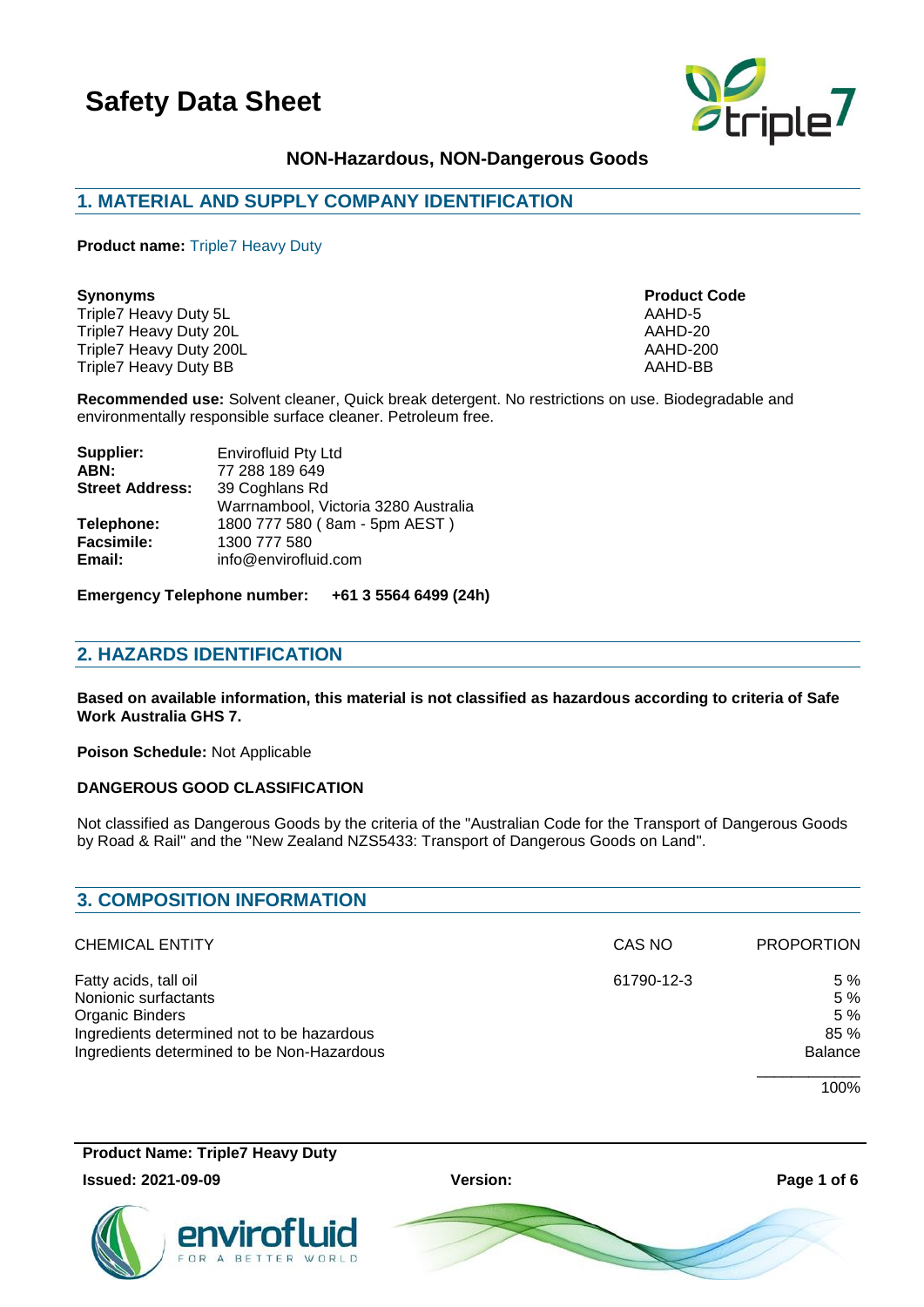

# **4. FIRST AID MEASURES**

If poisoning occurs, contact a doctor or Poisons Information Centre (Phone Australia 131 126, New Zealand 0800 764 766).

**Inhalation:** Remove victim from exposure - avoid becoming a casualty. Remove contaminated clothing and loosen remaining clothing. Allow patient to assume most comfortable position and keep warm. Keep at rest until fully recovered. Seek medical advice if effects persist.

**Skin Contact:** If skin or hair contact occurs, remove contaminated clothing and flush skin and hair with running water. If swelling, redness, blistering or irritation occurs seek medical assistance.

**Eye contact:** If in eyes wash out immediately with water. In all cases of eye contamination it is a sensible precaution to seek medical advice.

**Ingestion:** Rinse mouth with water. If swallowed, do NOT induce vomiting. Give a glass of water to drink. Never give anything by the mouth to an unconscious patient. If vomiting occurs give further water. Seek medical advice.

**PPE for First Aiders:** Wear safety shoes, gloves, safety glasses. Available information suggests that gloves made from polyvinyl chloride (PVC) should be suitable for intermittent contact. However, due to variations in glove construction and local conditions, the user should make a final assessment. Always wash hands before smoking, eating, drinking or using the toilet. Wash contaminated clothing and other protective equipment before storing or re-using.

**Notes to physician:** Treat symptomatically.

### **5. FIRE FIGHTING MEASURES**

**Hazchem Code:** Not applicable.

**Suitable extinguishing media:** If material is involved in a fire use water fog (or if unavailable fine water spray), alcohol resistant foam, standard foam, dry agent (carbon dioxide, dry chemical powder).

**Specific hazards:** Non-combustible material.

**Fire fighting further advice:** Not applicable.

### **6. ACCIDENTAL RELEASE MEASURES**

#### **SMALL SPILLS**

Wear protective equipment to prevent skin and eye contamination. Avoid inhalation of vapours or dust. Wipe up with absorbent (clean rag or paper towels). Collect and seal in properly labelled containers or drums for disposal.

#### **LARGE SPILLS**

Clear area of all unprotected personnel. Slippery when spilt. Avoid accidents, clean up immediately. Wear protective equipment to prevent skin and eye contamination and the inhalation of vapours. Work up wind or increase ventilation. Contain - prevent run off into drains and waterways. Use absorbent (soil, sand or other inert material). Collect and seal in properly labelled containers or drums for disposal. If contamination of crops, sewers or waterways has occurred advise local emergency services.

**Product Name: Triple7 Heavy Duty**



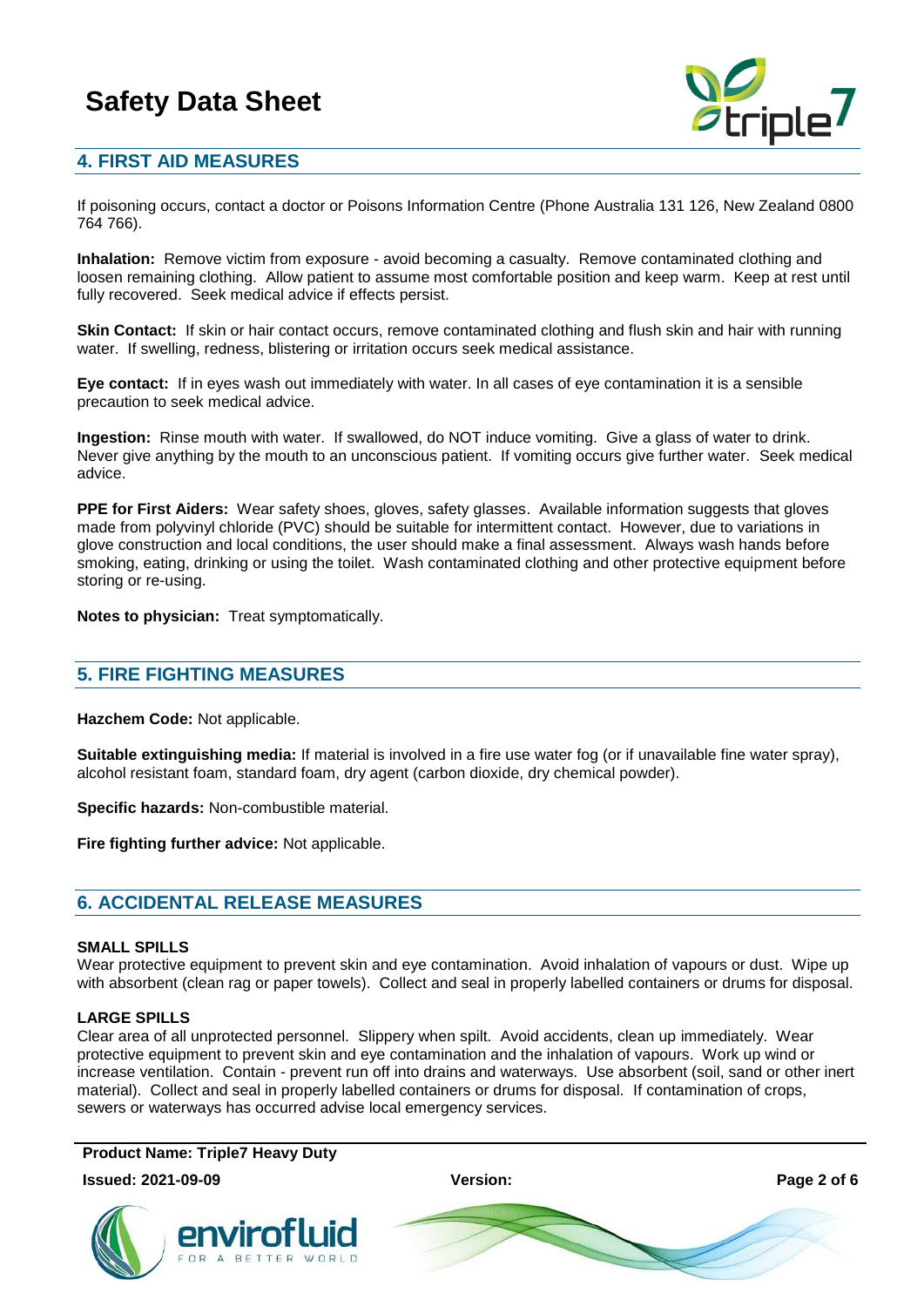

**Dangerous Goods - Initial Emergency Response Guide No:** Not applicable

# **7. HANDLING AND STORAGE**

**Handling:** Avoid eye contact and repeated or prolonged skin contact. Avoid inhalation of vapour, mist or aerosols.

**Storage:** Store in a cool, dry, well-ventilated place and out of direct sunlight. Store away from foodstuffs. Store away from incompatible materials described in Section 10. Store away from sources of heat and/or ignition. Keep container standing upright. Keep containers closed when not in use - check regularly for leaks.

### **8. EXPOSURE CONTROLS / PERSONAL PROTECTION**

**National occupational exposure limits:** No value assigned for this specific material by Safe Work Australia.

**Biological Limit Values:** As per the "National Model Regulations for the Control of Workplace Hazardous Substances (Safe Work Australia)" the ingredients in this material do not have a Biological Limit Allocated.

**Engineering Measures:** Natural ventilation should be adequate under normal use conditions.

**Personal Protection Equipment:** SAFETY SHOES, GLOVES, SAFETY GLASSES.



Personal protective equipment (PPE) must be suitable for the nature of the work and any hazard associated with the work as identified by the risk assessment conducted.

Wear safety shoes, gloves, safety glasses. Available information suggests that gloves made from polyvinyl chloride (PVC) should be suitable for intermittent contact. However, due to variations in glove construction and local conditions, the user should make a final assessment. Always wash hands before smoking, eating, drinking or using the toilet. Wash contaminated clothing and other protective equipment before storing or re-using.

**Hygiene measures:** Keep away from food, drink and animal feeding stuffs. When using do not eat, drink or smoke. Wash hands prior to eating, drinking or smoking. Avoid contact with clothing. Avoid eye contact and repeated or prolonged skin contact. Avoid inhalation of vapour, mist or aerosols. Ensure that eyewash stations and safety showers are close to the workstation location.

# **9. PHYSICAL AND CHEMICAL PROPERTIES**

| Form:   | Liguid                |
|---------|-----------------------|
| Colour: | Light Amber           |
| Odour:  | Mild surfactant odour |

**Solubility in water:** Mincible **Specific Gravity:** 1.017 **Relative Vapour Density (air=1):** Not available

**Product Name: Triple7 Heavy Duty**

**Issued: 2021-09-09 Version: Page 3 of 6**



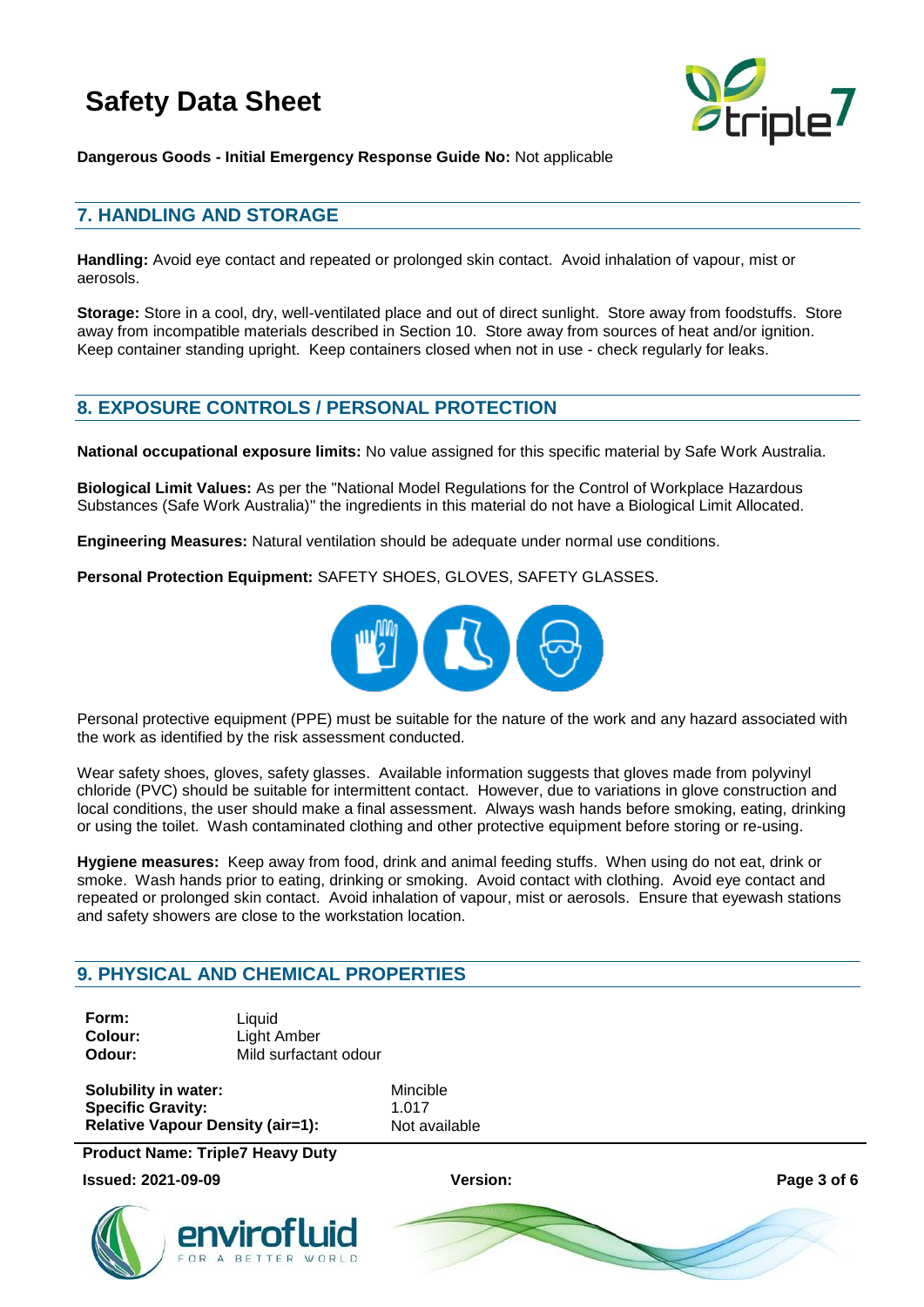

**Vapour Pressure (20 °C):** 18 mmHg 20°C **Flash Point (°C):** Not applicable **Flammability Limits (%):** Not applicable Autoignition Temperature (°C):<br>
Melting Point/Range (°C):<br>
1<sup>°</sup>C (Freezing) **Melting Point/Range (°C): Decomposition Point (°C):**  $>340^{\circ}$ C<br> **pH:** 10.2-10 **Viscosity:** Not available

**pH:** 10.2-10.5

(Typical values only - consult specification sheet)  $N Av = Not available, N App = Not applicable$ 

### **10. STABILITY AND REACTIVITY**

**Chemical stability:** This material is thermally stable when stored and used as directed.

**Conditions to avoid:** Elevated temperatures and sources of ignition.

**Incompatible materials:** Oxidising agents.

**Hazardous decomposition products:** Oxides of carbon and nitrogen, smoke and other toxic fumes.

**Hazardous reactions:** No known hazardous reactions.

### **11. TOXICOLOGICAL INFORMATION**

No adverse health effects expected if the product is handled in accordance with this Safety Data Sheet and the product label. Symptoms or effects that may arise if the product is mishandled and overexposure occurs are:

#### **Acute Effects**

**Inhalation:** Material may be an irritant to mucous membranes and respiratory tract.

**Skin contact:** Contact with skin may result in irritation.

**Ingestion:** Swallowing can result in nausea, vomiting and irritation of the gastrointestinal tract.

**Eye contact:** May be an eye irritant.

#### **Acute toxicity**

**Inhalation:** This material has been classified as not hazardous for acute inhalation exposure. Acute toxicity estimate (based on ingredients):  $LC_{50} > 20.0$  mg/L for vapours or  $LC_{50} > 5.0$  mg/L for dust and mist.

**Skin contact:** This material has been classified as not hazardous for acute dermal exposure. Acute toxicity estimate (based on ingredients):  $LD_{50} > 2,000$  mg/Kg bw

**Ingestion:** This material has been classified as not hazardous for acute ingestion exposure. Acute toxicity estimate (based on ingredients):  $LD_{50} > 2,000$  mg/Kg bw

**Corrosion/Irritancy:** Eye: this material has been classified as not corrosive or irritating to eyes. Skin: this material has been classified as not corrosive or irritating to skin.

**Product Name: Triple7 Heavy Duty**

**Issued: 2021-09-09 Version: Page 4 of 6**



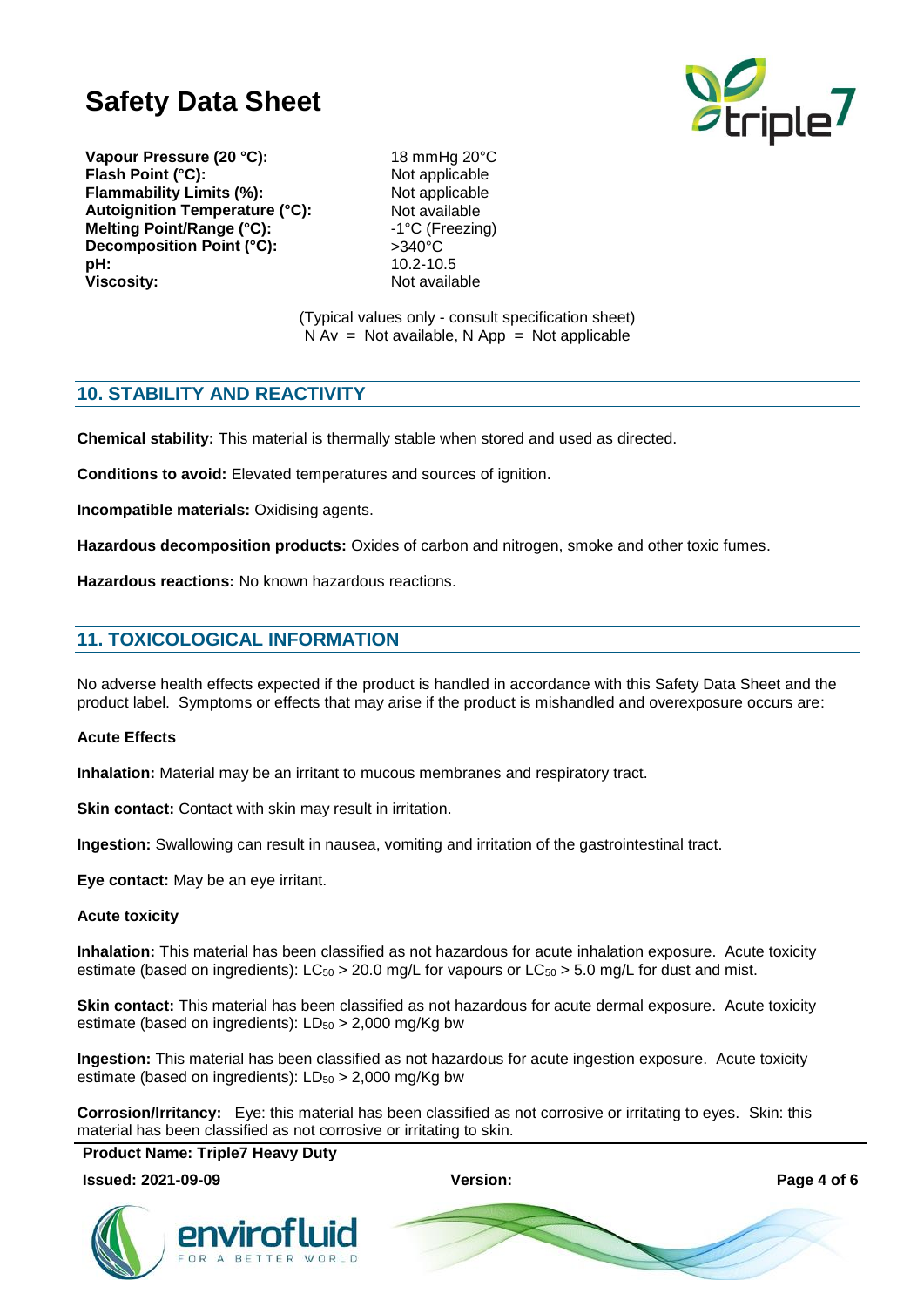

**Sensitisation:** Inhalation: this material has been classified as not a respiratory sensitiser. Skin: this material has been classified as not a skin sensitiser.

**Aspiration hazard:** This material has been classified as not an aspiration hazard.

**Specific target organ toxicity (single exposure):** This material has been classified as not a specific hazard to target organs by a single exposure.

**Chronic Toxicity**

**Mutagenicity:** This material has been classified as not a mutagen.

**Carcinogenicity:** This material has been classified as not a carcinogen.

**Reproductive toxicity (including via lactation):** This material has been classified as not a reproductive toxicant.

**Specific target organ toxicity (repeat exposure):** This material has been classified as not a specific hazard to target organs by repeat exposure.

# **12. ECOLOGICAL INFORMATION**

Avoid contaminating waterways.

**Acute aquatic hazard:** This material has been classified as not hazardous for acute aquatic exposure. Acute toxicity estimate (based on ingredients): > 100 mg/L

**Long-term aquatic hazard:** This material has been classified as not hazardous for chronic aquatic exposure. Non-rapidly or rapidly degradable substance for which there are adequate chronic toxicity data available OR in the absence of chronic toxicity data, Acute toxicity estimate (based on ingredients): >100 mg/L, where the substance is not rapidly degradable and/or BCF  $\leq$  500 and/or log K<sub>ow</sub>  $<$  4.

**Ecotoxicity:** No information available.

**Persistence and degradability:** No information available.

**Bioaccumulative potential:** No information available.

**Mobility:** No information available.

# **13. DISPOSAL CONSIDERATIONS**

Persons conducting disposal, recycling or reclamation activities should ensure that appropriate personal protection equipment is used, see "Section 8. Exposure Controls and Personal Protection" of this SDS.

If possible material and its container should be recycled. If material or container cannot be recycled, dispose in accordance with local, regional, national and international Regulations.

# **14. TRANSPORT INFORMATION**

**Product Name: Triple7 Heavy Duty**

**Issued: 2021-09-09 Version: Page 5 of 6**